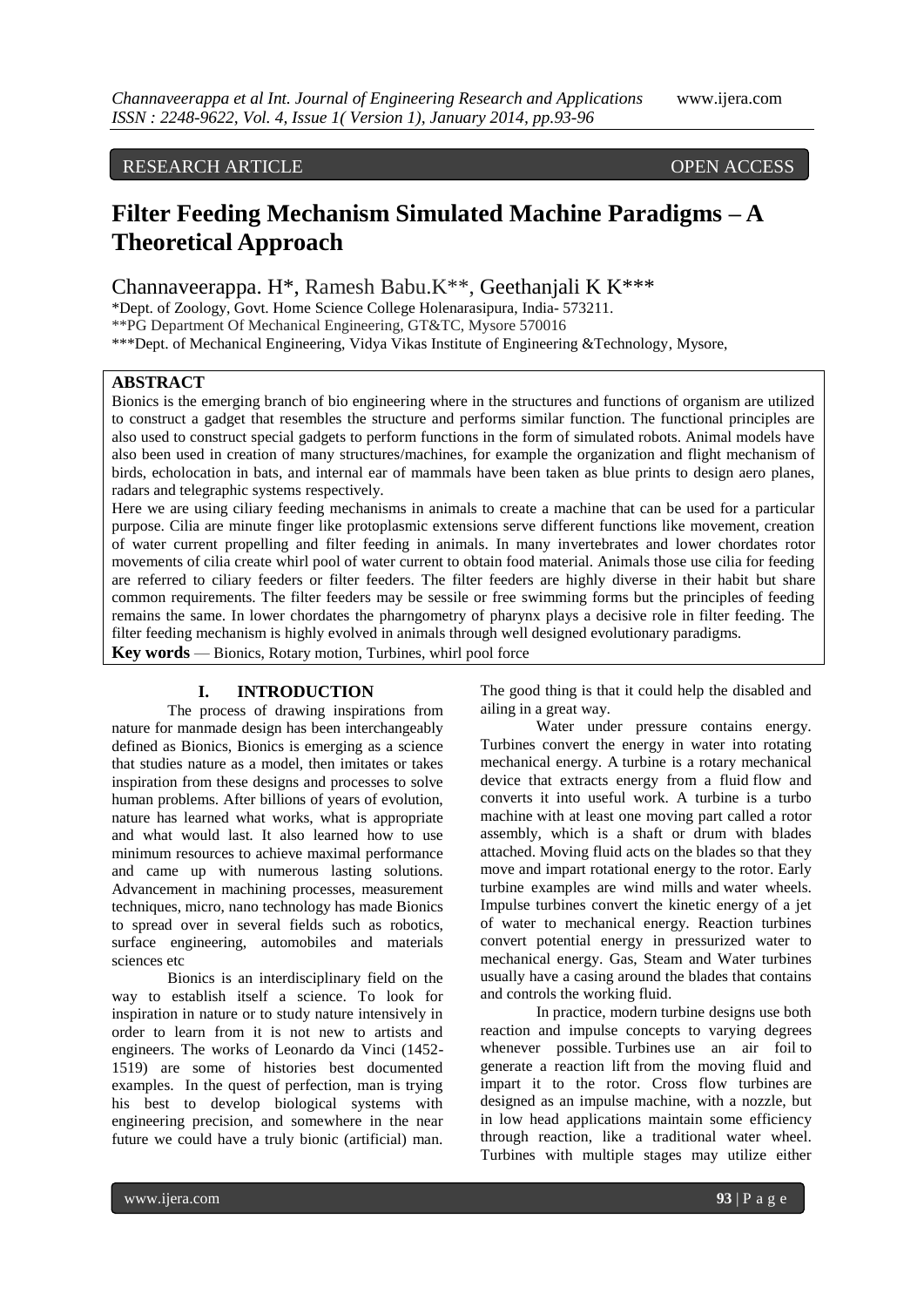reaction or impulse blading at high pressure. At low pressure the operating fluid medium expands in volume for small reductions in pressure. Under these conditions, blading becomes strictly a reaction type design with the base of the blade solely impulse. The reason is due to the effect of the rotation speed for each blade. As the volume increases, the blade height increases, and the base of the blade spins at a slower speed relative to the tip. This change in speed forces a designer to change from impulse at the base, to a high reaction style tip.

A bearing is a machine element that constrains relative motion and reduces friction between moving parts to only the desired motion. The design of the bearing provides for free linear movement of the moving part or for free rotation around a fixed axis; or, it may prevent a motion by controlling the vectors of normal forces that bear on the moving parts. Many bearings also facilitate the desired motion as much as possible, such as by minimizing friction. Bearings are classified broadly according to the type of operation, the motions allowed, or to the directions of the loads (forces) applied to the parts. Adopting friction less bearings in turbines will improve the efficiency of the power generation. Since this is a theoretical approach, the manufacturing viability may have a wide opportunity to improve the efficiency.

#### **II. PRINCIPLE**

i. Rotary movement of cilia creates whirl pool of water in filter feeders. This whirl pool force creates a force to draw water.

ii. Lateral unidirectional beating of cilia sets a constant flow of water by propelling.

The movement of cilia in (both these cases) biological systems obtain energy from ATP.

#### **2.1 PRINCIPLE – i BASED DESIGN**

The plan: Refer Fig 1. The rotor with fan wings fitted on a bearing run by interaction of three gears creates a suction force. The water/air drawn in moves through the central hallow pipe. This beam of water/air current creates the series of turbines attached to generator set to generate electricity.

This set up is designed to function in stagnant water or in air media.

Description: A central hollow pipe of a desired diameter is fitted with a bearing of even size of the bearing is adjusted on to the bearing. Above this a fan is fitted tight to the larger spur wheel.

The rotation of this spur gear rotates the fan. The larger spur gear is rotated with the help of small spur gear rotated through the worm gear that is attached to electric motor through a shaft. The energy required for operation of electric motor is

supplemented by solar energy. The movement of fan creates a whirl pool force that to draw the water or air. The gushing in water or air through the central pipe instigates the turbine wheels to rotate, the turbine wheels are connected to gen set to produce energy. The same gadget if reverted upright can draw in the floating material in water by suction. The materials so drawn can be collected below in a huge wet bag tied to a central hallow column. This can also be used to clear the scum by churning movement. The force involved in this principle is explained through a mathematical derivation as a mathematical model.

#### **2.2 PRINCIPLE – ii BASED PARADIGMS**

The Plan: Fan wings are fitted on to an articulating gear system. The gear wheels are turned using the power generated by electric motor run by solar energy. The rotating wings propel the water the turbines in a series are rotated by the running water. The turbines are attached to gen set to generate electricity. This setup is designed to function in a narrow lane of stagnant water.

Description: The blue print for the proposed gadget involves interacting gears. The worm gear attached to shaft of electric motor rotates with the movement of motor kept above the water level. The worm is connected to smaller spur gear which in turn interacts with the larger spur gear connected to a vertical right angled shaft adjusted to bearing attached to fan wheel. The interaction of the gear wheels generates faster powerful movement of the fan to push the water with a force that propagates in water. Along the length of running water, a series of turbines installed are rotated by forcing water. The turbines that are attached to generator set generate electricity by the rotary movement. The energy required for electric motor is obtained by solar energy. The requirement of water for this purpose is very limited and can be used even in the utmost draught places to generate electricity.



## **III. CALCULATIONS**

Assumptions: Height of the rotor  $h = 25$  mm Density of water  $\delta = 1$  gm/cc

www.ijera.com **94** | P a g e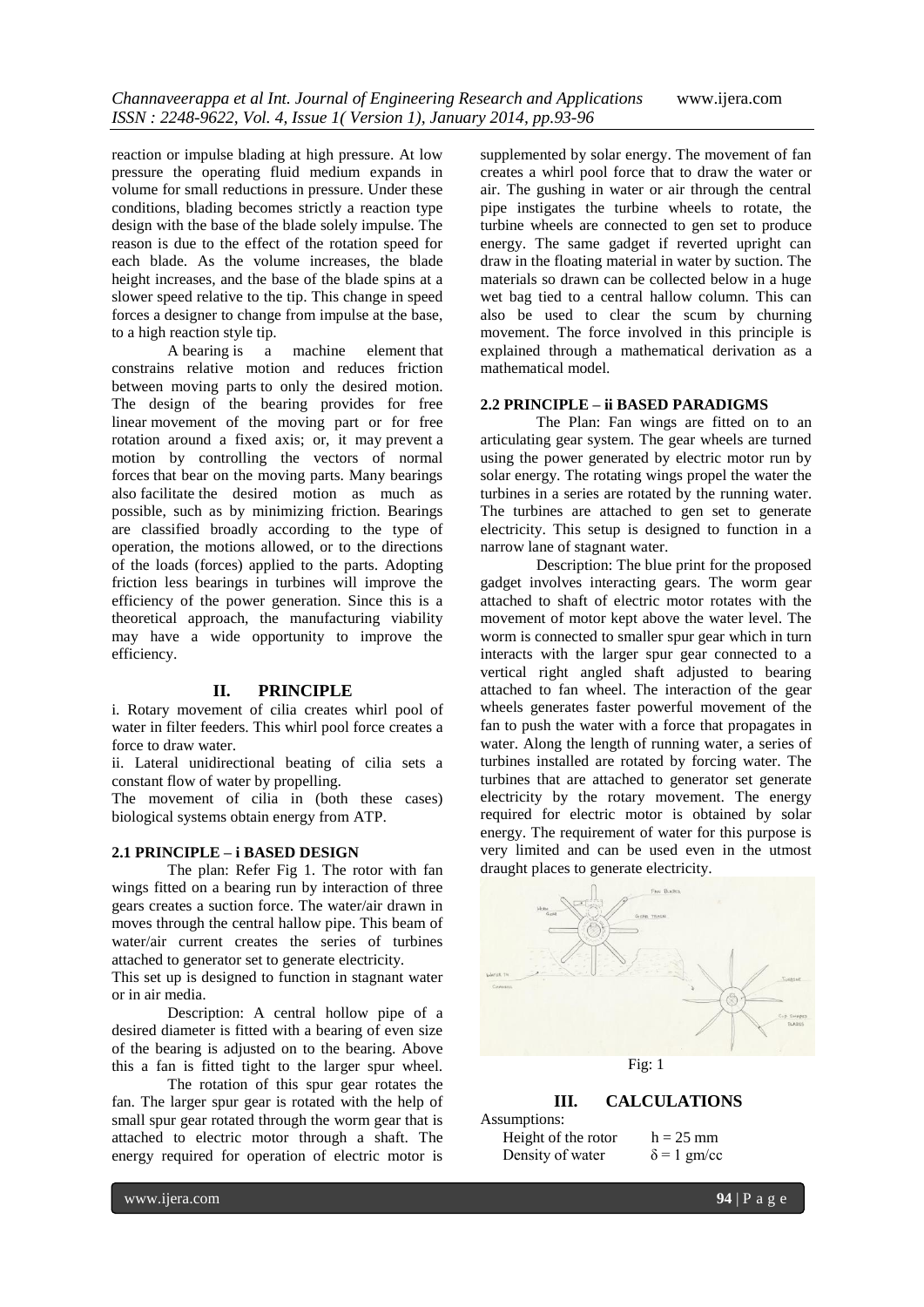| Calculations:<br>Mass (m) = $\delta$ V<br>Volume (V) = $\pi r^2 h$ | ------------------ (1)<br>--------------- (2) |
|--------------------------------------------------------------------|-----------------------------------------------|
| Velocity (v) = $(\pi r)/t$                                         | $------(3)$                                   |
| Centripetal force $(F)$ :<br>$F = \frac{mv^2}{r}$                  | ---------------------------(4)                |
| Centripetal acceleration(ac):<br>$ac = \frac{v^2}{r}$              | ---------------------------------- (5)        |
| Angular acceleration (a):<br>$a=\frac{ac}{a}$                      | ------------------------------------- (6)     |
| Angular velocity(w):<br>$w = \frac{v}{2\pi r}$                     | ----------------------------------- (7)       |
| Kinetic Energy (K.E):<br>$KE = \frac{mv^2}{2}$                     |                                               |
| Moment of inertia (I):                                             | --------------------------- (8)               |
| $I = \frac{2KE}{w^2}$<br>Torque $(T)$ :                            | --------------------------- (9)               |
| $T = I \times a$<br>Power $(P)$ :                                  | $\cdots$ (10)                                 |
| $P = T \times w$                                                   | ------------------- (11)                      |

Three iterations are carried out with change in radius of rotor fan within a range of 10-20mm to calculate various terms. Results are as shown in table1:

|                         | Iteration 1<br>$(r=15$ mm $)$ | Iteration 2<br>$(r=20mm)$ | Iteration 3<br>$(r=10mm)$ |
|-------------------------|-------------------------------|---------------------------|---------------------------|
| F(N)                    | 34.87                         | 74.79                     | 9.05                      |
| ac(m/sec <sup>2</sup> ) | 3.333                         | 0.190                     | 0.096                     |
| $a(\text{rad/sec}^2)$   | 222.2                         | 9.92                      | 9.62                      |
| W(rad/sec)              | $0.5^{\circ}$                 | 0.5                       | 0.49                      |
| $KE(N-m)$               | 0.265                         | 0.738                     | 0.0452                    |
| $I(Nm-s)$               | 2.12                          | 5.94                      | 0.1848                    |
| $T(N-m)$                | 471.06                        | 58.92                     | 0.0177                    |
| P(KW)                   | 253.53                        | 29.46                     | 0.8                       |

| æ<br>яΓ<br>١<br>۰.<br>× |
|-------------------------|
|-------------------------|





**IV. CONCLUSION**

The calculations of force involved are represented in mathematical calculations and the representation of the diagram in Fig.1and Fig 2. The same force of water flow through and the series can be maintained by setting another fan at the rear end. The functions of animals have evolved through a series of evolutionary tests. Evolutionary paradigms are long lasting, sustainable for animals and time tested. The proposed paradigms designed on this basis also sustainable. The proposed models are nonconventional methods of producing energy using inexhaustible natural resources, which is essence of sustainable development. The proposed paradigm, as we feel work out very well in medium and small scale production of energy. The short comings and benefits have to be peered through experimentation. What we propose here are purely theoretical approaches and simple blue prints.

## **REFERENCES**

- [1] Barrington E.J.W, *Invertebrate structure and function*, Nelson ELBS, London.
- [2] Ekambaranatha Ayyar.M, *A manual of Invertebrate Zoology* vol.1 publisher S. Vishwanathan, Madras.1967
- [3] Mc Graw Hill, *Encyclopedia of science and technology*, vol.6 pp-81-90, Mc Graw Hill.Co.London.
- [4] Veena M.S. Protochordates filters feeding mechanism simulated machine paradigms. *A project work dissertation submitted to*